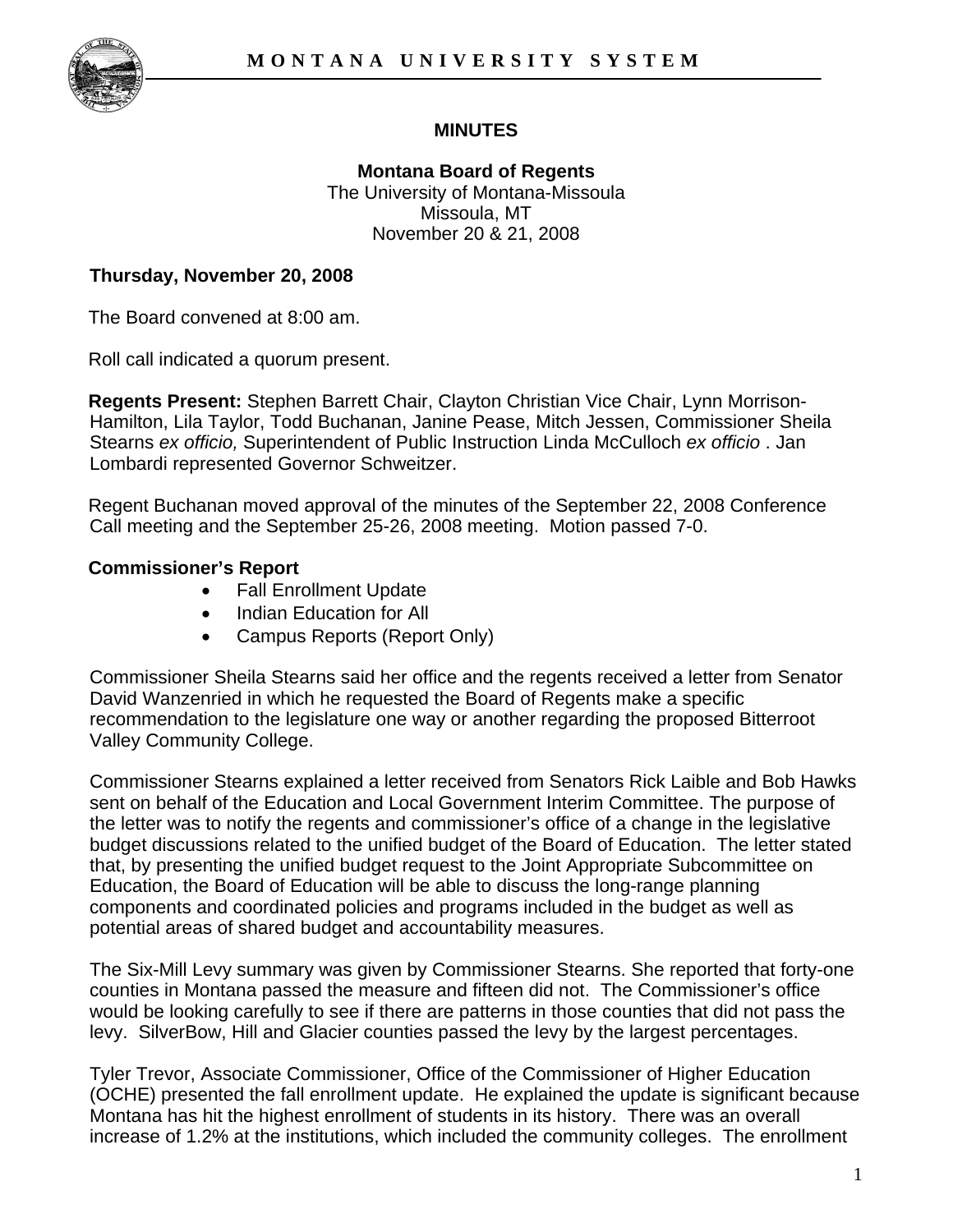

for first-time freshmen increased 4% fall of 2008.

## **Two-Year Education / Making Opportunity Affordable Project**

Deputy Commissioner Mary Sheehy Moe explained the motivation for the creation of the Making Opportunity Affordable Project (MOA) was the concern of national higher education organizations that the United States is no longer the global leader in educational attainment. Montana must produce more college graduates at a time when we will have fewer high school graduates. Montana's MOA strategy is to use our capacity in the two-year colleges to increase productivity throughout the system and to use two-year education as a portal to higher educational attainment.

The next phase in the MOA process involves planning for change which will require commitments from the states involved. Some commitments may include:

- Conducting of policy audits, both regental and statutory
- Creation of collaborative approaches by community, tribal, and community/technical colleges
- Building of networks to make opportunity affordable
- Looking at students' college-going patterns where, why, persistence rates, costs, and time to degree
- Enhancing cost-effectiveness
- Creation of new models to serve more students

Regent Hamilton requested clarification on the policy audit referenced. Deputy Commissioner Moe responded it would include looking at statutes enacted by the legislature and policies adopted by the regents that have had an impact on two-year colleges and analyzing whether the impact was intended and positive.

## **Bitterroot Valley Community College (BVCC) District Proposal**

| $9:00 - 9:30$  | <b>Presentation of Report</b>                          |
|----------------|--------------------------------------------------------|
| $9:30 - 10:00$ | <b>BVCC Trustees Elect Response</b>                    |
|                | $10:00 - 10:15$ Campus Comments                        |
|                | $10:15-10:45$ Public Comment                           |
|                | 10:45 - 11:50 Board of Regents Comments and Discussion |

 Regent Barrett explained the process to be used for the presentation and comment period of the BVCC agenda topic and said the Board of Regents would need to make a recommendation to the legislature. He clarified that the Board of Regents recommendation was not binding on the legislature. While the legislature makes the final decision, the legislature will seriously consider the recommendation of the Board of Regents. Regent Barrett stated that if the BVCC were to be legislatively authorized, the passage would authorize the allocation of funds not only in the proposed community college district, but at the state level. For every dollar generated by the citizens of Ravalli County, an additional two dollars would be allocated by the state. The Board will hear from the Office of the Commissioner of Higher Education, from the campuses, and from the public today but will not entertain a motion on the recommendation until it reconvenes on December 4, 2008. Regent Barrett said regents and OCHE will accept written comments up until December 2, 2008.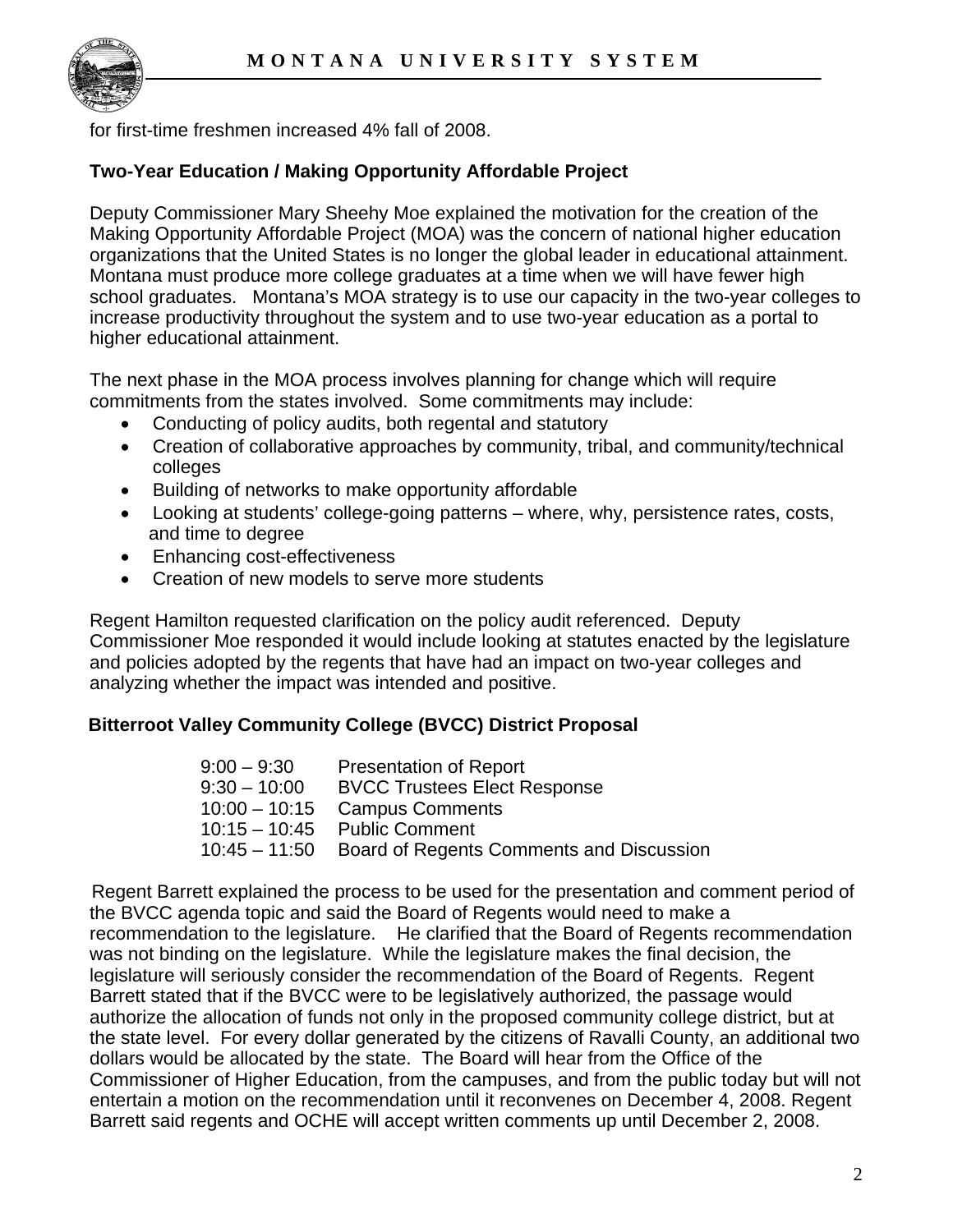

 It was noted that the following area legislators or legislators-elect were in attendance: Senators Dave Wanzenried , Rick Laible, Cliff Larsen, and Carol Williams as well as Representatives Ron Stoker and Sue Malek .

## **Presentation of the Report**

Deputy Commissioner Moe presented OCHE's analysis of the proposed Bitterroot Valley Community College. She explained the statutory process for the approval of a new community college district, which was enacted in 1971. This is the first time this process has been used. The evaluation criteria for requesting and analyzing this is the same as analyzing new programs throughout the system in which a campus needs to show evidence of needs, specifically an assessment of educational needs and the local demand related to the twoyear mission of the Montana University System (MUS). The feasibility of implementation as well as negative impacts that might be involved also needs to be disclosed.

#### *Criterion #1 Evidence of Need*

- The MUS already currently has twenty locations of higher education.
- Ravalli County is 18<sup>th</sup> out of fifty-six counties with residents with at least an Associate's degree.
- The University of Montana-Missoula offered lab technology courses which were highly attended, yet has experienced chronic under-enrollment in other courses offered in Ravalli County.
	- $\checkmark$  In the UM-Hamilton Higher Education Center, in the 2007-2008 academic year, out of thirty-three courses offered, nine of the classes were cancelled for insufficient enrollment and seven classes were held with fewer than five Ravalli County students.

#### *Criterion #2 Assessment of Education Needs*

- There is a need for a comprehensive, data-driven understanding of the educational needs in Ravalli County.
- OCHE has not received information on what the plans of high school graduates are.
- Enrollment projections data indicates that 2/3 of the Ravalli County High School graduates go to UM-Missoula.
- Proximity to another higher education institution must be considered.
- Budget-driven projections given are not grounded in any certainty that students will actually enroll.
- No academic vision guides the plan; degree programs are not identified. Courses are listed, not programs.
- There is an emphasis on adult education as opposed to higher education degree programs, even though adult education was a low priority in the needs assessments conducted to date.

#### Criterion #3 – *Academic and Business Plan*

- The academic plan is too vague to guide realistic planning. Not knowing what the degree programs are puts into question the budget itself.
- The timeline for start-up does not allow necessary time to produce quality framework.
- The staffing model is "top-heavy"; too many administrators and not enough faculty.
- Various aspects of the budget need revision, but a more recent revision has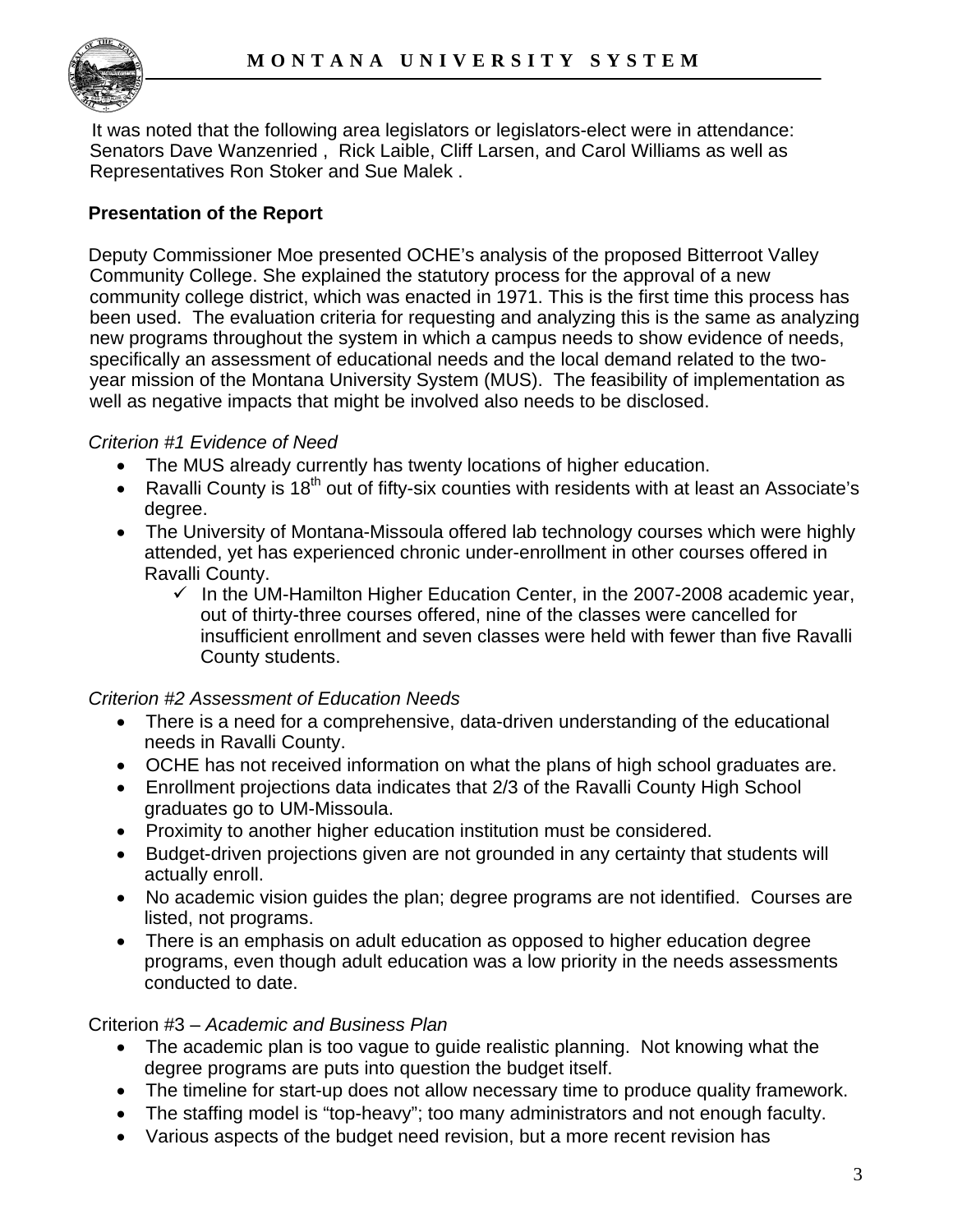

apparently been made.

Deputy Commissioner Moe reminded the board that there are two decisions to be made:

- Whether to recommend that the legislature approve the establishment of a new community college district, and if so;
- Whether to approve the academic and business plans and budget for implementation of programming in the next biennium.

Deputy Commissioner Moe explained that the flow of planning to implementation begins with the identification of specific needs. From there, the academic plan is developed - the likely projections, and the business plan, including the budget. There is concern that the BVCCeffort group has developed their plan in the opposite direction; beginning with budget and generating enrollment projections and an academic plan from there.

#### Criterion #4 - *Potential Benefits and Negative Impacts*

Among the likely benefits of a new community college Deputy Commissioner Moe explained:

- Capability to recruit new business and industry.
- Ability to develop pathways between high school and colleges.
- Source of community development and community pride.

However, a new community college could have negative impacts as well, including:

- Erosion of support for other locally funded services; and
- Adding a  $12<sup>th</sup>$  institution to those funded with state funds which require reallocating already scarce state resources.

## Criterion #5 - *Alternatives*

- Extension campus/higher education center
- Community college service region
- Distance learning
- Restricted community college authorization

## **BVCC Trustees Elect Response**

The following trustees elect provided testimony: Deborah Rogala, board chair, John Robinson, Patti Furniss, Anna Vee Brandborg, Jack Eggensperger, Dr. Greg Seltzer, and Dr. Doug Bower. *See attachment of written testimony.* 

## **Campus Comments**

Diane Oldenberg, Director of the Education Opportunity Center of Montana in Lewistown provided informational testimony on the successful business model used by the Education Opportunity Center of Montana. She stated the value of being a satellite campus of MSU-Northern, including the donation of property, satellite classes and on-line classes.

President George Dennison, UM-Missoula, stated that UM will continue to provide higher education in the Bitterroot Valley as UM-Missoula will continue to provide supplementary offerings.

#### **Public Comments**

The following people spoke in support of the Bitterroot Valley Community College-Effort: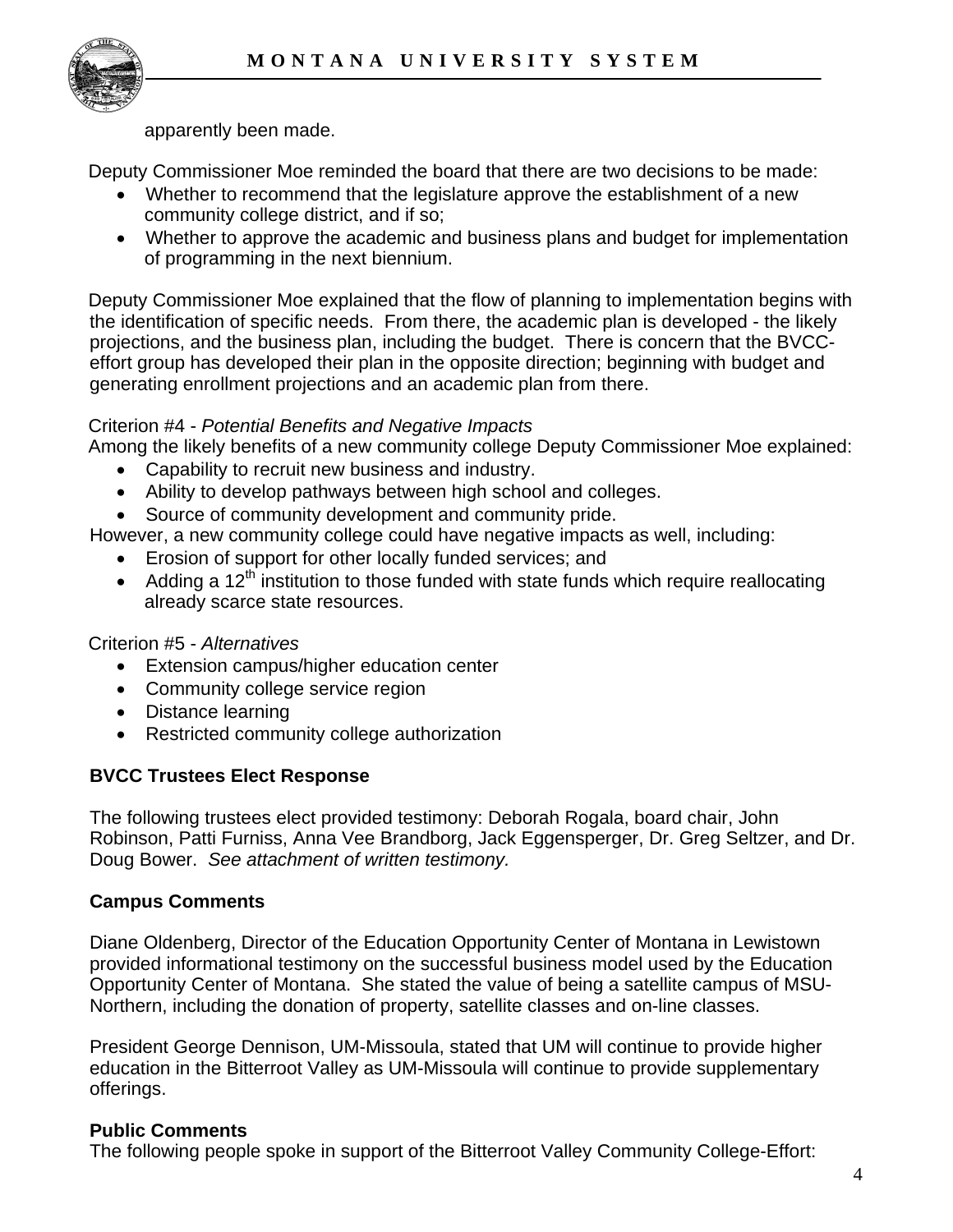Terry Ryan, Representative Ron Stoker, Carlotta Grandstaff, Peter Roston, Chris Love, Sarah Monson, Cathleen Driscoll, Richard O'Brien, Jim Rokosch, Kurt Dauderg, Dalana Wilburn, William Bailey, Dixie Stark, Senator Rick Laible, Patricia Wilson Meakin, Jim Olsen, Mark Shula, Gordon Maus, Laurie Jakober, and Victoria Clark.

In addition:

• Marco Ferro, MEA-MFT, requested the Board of Regents address the impact of the sustainable local revenue; think of the impact this will have on the other two-year institutions in the system; and what is the state's responsibility going to be.

#### **Board of Regents Comments and Discussion**

Regent Barrett clarified the board's understanding of the importance of education. The reason the report may seem critical is the reality that there are always more good choices than there are good solutions. Balancing the reality of the budget with what the Montana University System can do will be imperative. The Board of Regents' discussion is not about the value of education, but about how to do what it can with what the university system has.

Regent Jessen referenced the failure of the Six-Mill Levy in Ravalli County and expressed concern that the Bitterroot Valley would not be supportive of future mill levies. Commissioner Stearns clarified that some members of the BVCC-effort did offer to help with the 6-Mill Levy campaign.

Regent Pease stated that college initiatives have occurred in many counties throughout Montana in the past. She expressed the following concerns: allegations that UM has not offered adequate courses in the area; a lack of clarity as to who the BVCC-effort expect their students to be; and what programs of study match the needs in the community. The devotion of the BVCC-effort group is clear, but the fundamental questions still need foundational answers.

Commissioner Stearns clarified that OCHE assisted the BVCC-Effort group throughout the entire election process. The BVCC-effort group had access to the OCHE office staff and their expertise, including the office economist and research staff person.

Regent Christian said he believes in the need; the question is in the balancing of resources. His concern has been about the availability of resources and the allocation of those resources throughout the system.

Regent Hamilton said the adult literacy in Ravalli County is within one to two percent of people throughout the state.

Regent Barrett referenced the group of students they are spending \$5000 on to send to Casper, Wyoming for training because of the short-term training offered there. He clarified that Montana already offers some of the same programs. Regent Barrett expressed concern about the business plan and the fact that it was "front-end loaded."

Senator David Wanzenried said the legislature wanted to know how the Board of Regents anticipated making their recommendation to the legislature.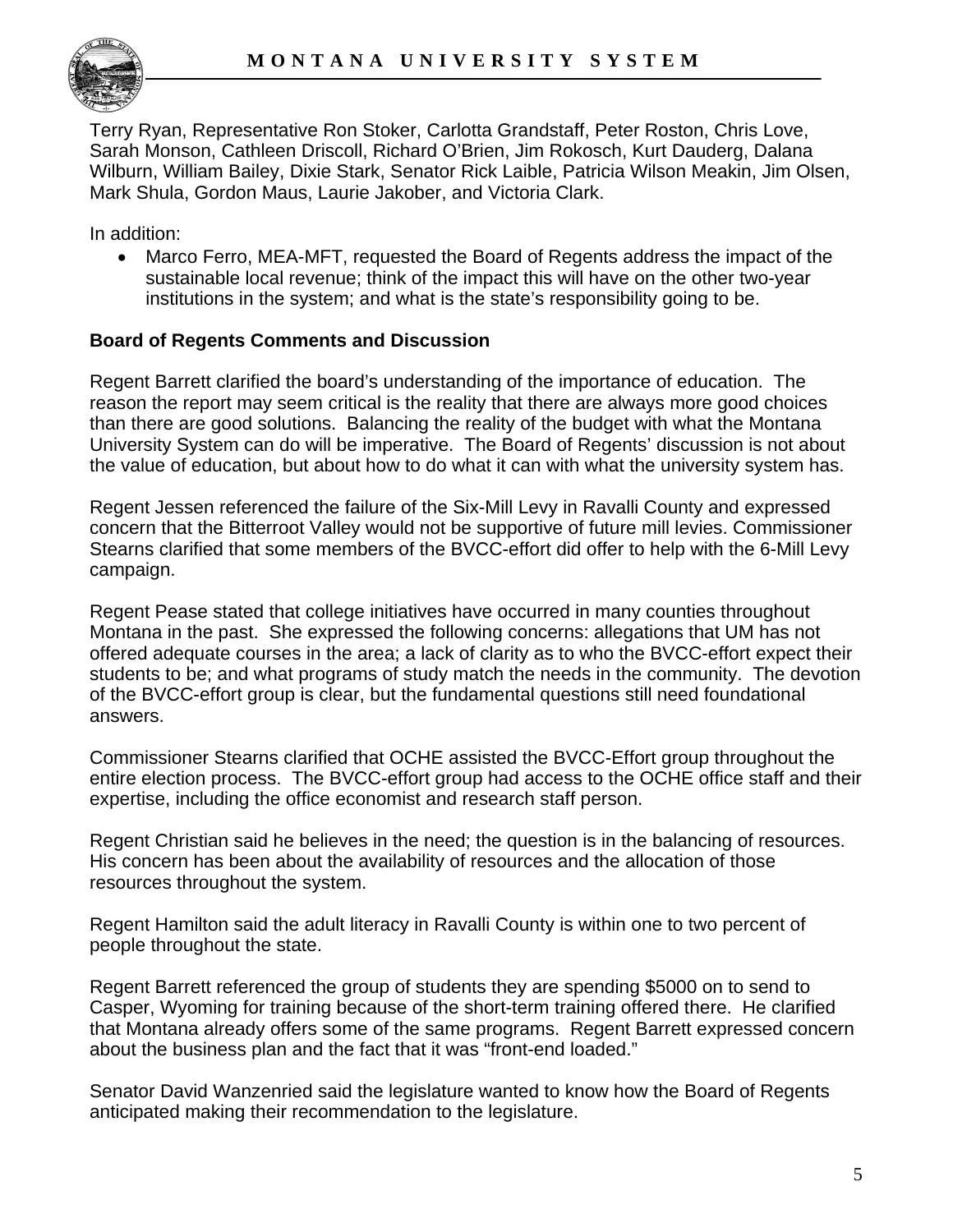

Regent Barrett responded considerable thought had been given to this, and stated that the board will give a definitive answer. Because the BVCC-Effort proposal comes with price tags, the board's recommendation may also address relevant factors and components.

Senator Wanzenried also asked that the board provide a recommendation as to how to improve the statute, and Regent Barrett replied affirmatively.

Regent Buchanan said this is a difficult decision to make, and it should be. He thinks the statute does need to be overhauled because the regents need to be more involved in the process. Creating a new institution is one of the hardest things asked of the regents, and it has been handled appropriately.

Regent Barrett said OCHE will continue to accept written comments until December 2, 2008.

#### **Public Comment**

The following people urged the regents to support increased wages for MUS classified staff: Tom Johnson, Tammy McKee, Claire Kelly, Michelle Crowe, and Candi Holt.

#### **Staff and Compensation Committee**

*The Staff and Compensation Committee met as a committee as a whole. Action was taken on Friday, November 21, 2008 agenda.* 

#### **ACTION**

- a. Regents Professor; Jakki J. Mohr, UM-Missoula ITEM 141-1003-R1108
- b. Regents Professor; Brett L. Walker, MSU-Bozeman ITEM 141-2007-R1108

#### **INFORMATION**

Discussion of MUS Optional Retirement Program and general employee retirement issues – Mick Robinson and Kevin McRae, OCHE

Associate Commissioner Mick Robinson addressed the retirement guidance in BOR policy regarding the Optional Retirement Plan (ORP). The Teachers' Retirement Plan (TRS) and Public Employees Retirement System (PERS) both state specifically the amount of time allowed for a retiree to continue in a post-retirement capacity, whereas this is not defined in the ORP. Mr. Robinson stated the Board of Regents need to provide guidance on the definition of a retiree to employees enrolled in the ORP. This is also an issue affecting the MUS Health Benefit Plan. He reminded the board that many of the post-retirement contracts provide positive value to the campuses.

Kevin McRae, Director of Labor Relations, OCHE, explained the current retirement participation as well as age participation in the plans. He said everyone that was hired into a contract faculty, administrative or professional position since 1993 has no option but to enroll in the Optional Retirement Plan.

Commissioner Stearns explained this is a nationwide issue which re-defines retirement and recommended a conference call of the Staff and Compensation Committee be held and be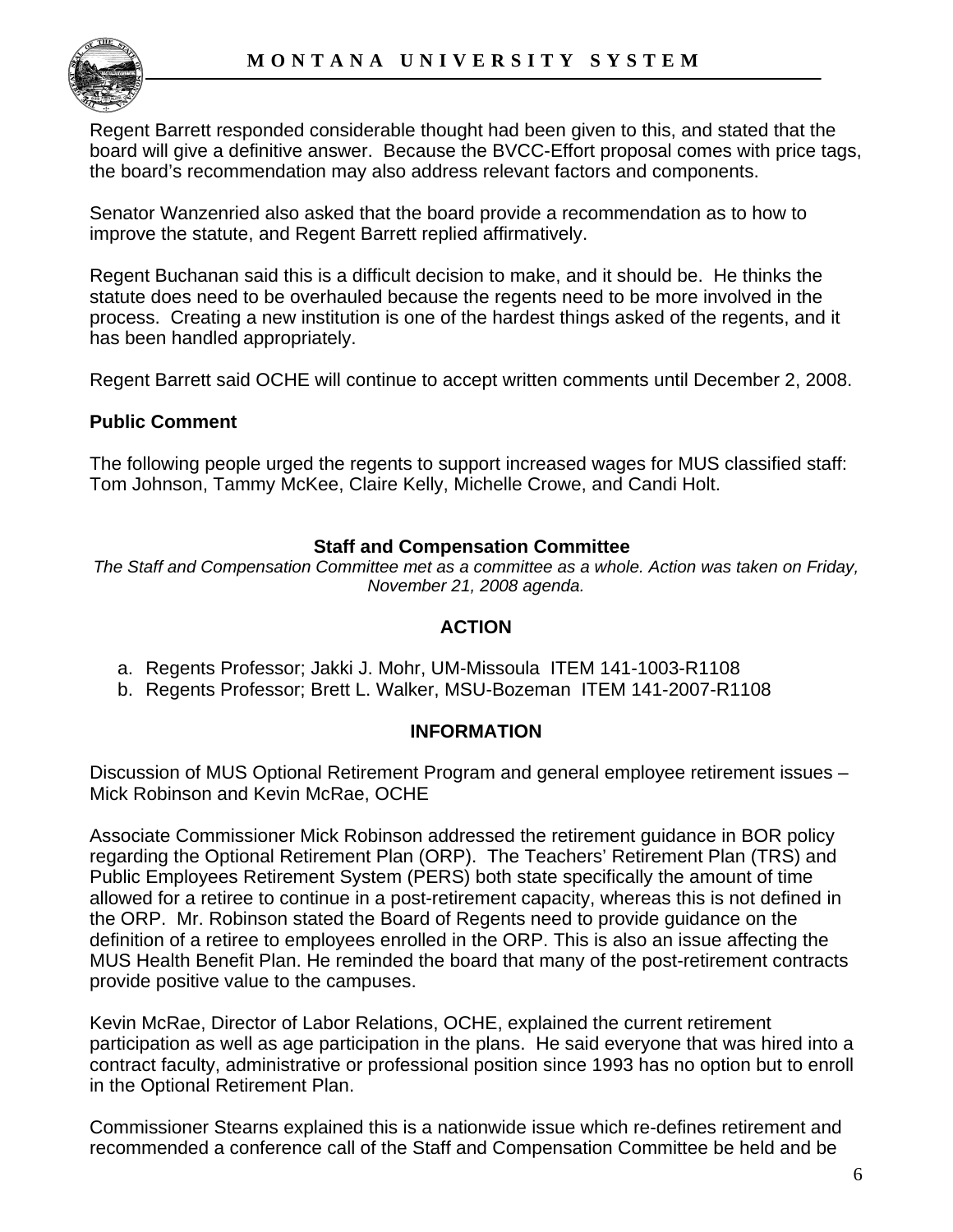

devoted to this topic because of the fiduciary responsibility of the Board to review and act on this issue.

## **CONSENT**

## Staff Items

- a. UM-Missoula ITEM 141-1000-R1108
- b. Request for Employee Participation in Company under Regents Policy 407; UM-Missoula ITEM 141-1001-R1108
- c. MT Tech of The University of Montana ITEM 141-1500-R1108
- d. MSU-Bozeman ITEM 141-2000-R1108
- e. Professor Emeritus of German: Michael Myers; MSU-Bozeman ITEM 141- 2001-R1108
- f. Request for Employee Participation in Company under Regents Policy 407; MSU-Bozeman ITEM 141-2002-R1108
- g. MSU-Billings ITEM 141-2700-R1108
- h. Professor Emeritus of Chemistry: Robert Christeck; MSU-Northern ITEM 141-2801-R1108
- i. Professor Emeritus of Automotive Technology: Robert Miller; MSU-Northern ITEM 141-2802-R1108
- j. Professor Emeritus of Electronics Technology: Lloyd Stallkamp; MSU-Northern ITEM 141-2803-R1108
- k. MSU-GFCOT ITEM 141-2850-R1108

Todd Buchanan voiced a concern about the national financial picture and noted two specific frustrations: first, with a process which has the board voting after the fact on employment matters (contracts or raises) which appear to have been already extended to the employee; and second, with the broader issue of state funding and the overall fiscal impact of what the regents are approving, which result in increases in administrative costs. He foresees a huge decrease in federal funding and is afraid that the university system will need to make deep cuts later if we don't economize now.

Commissioner Stearns responded that the process can change with the award of regents professorship in which they can be handled in executive session prior to the notification of the professor or their families.

## **Administrative, Budget and Audit Oversight Committee**

*The Administrative, Budget and Oversight Committee met as a committee as a whole. Action was taken on Friday, November 21, 2008 agenda.* 

# **ACTION**

a. New Student Fee for ASMSU Sustainability Activities; MSU-Bozeman ITEM 141-2008-R1108

Students emphasized this is not a new fee and is self-sustaining. This was approved by the students in October 2008.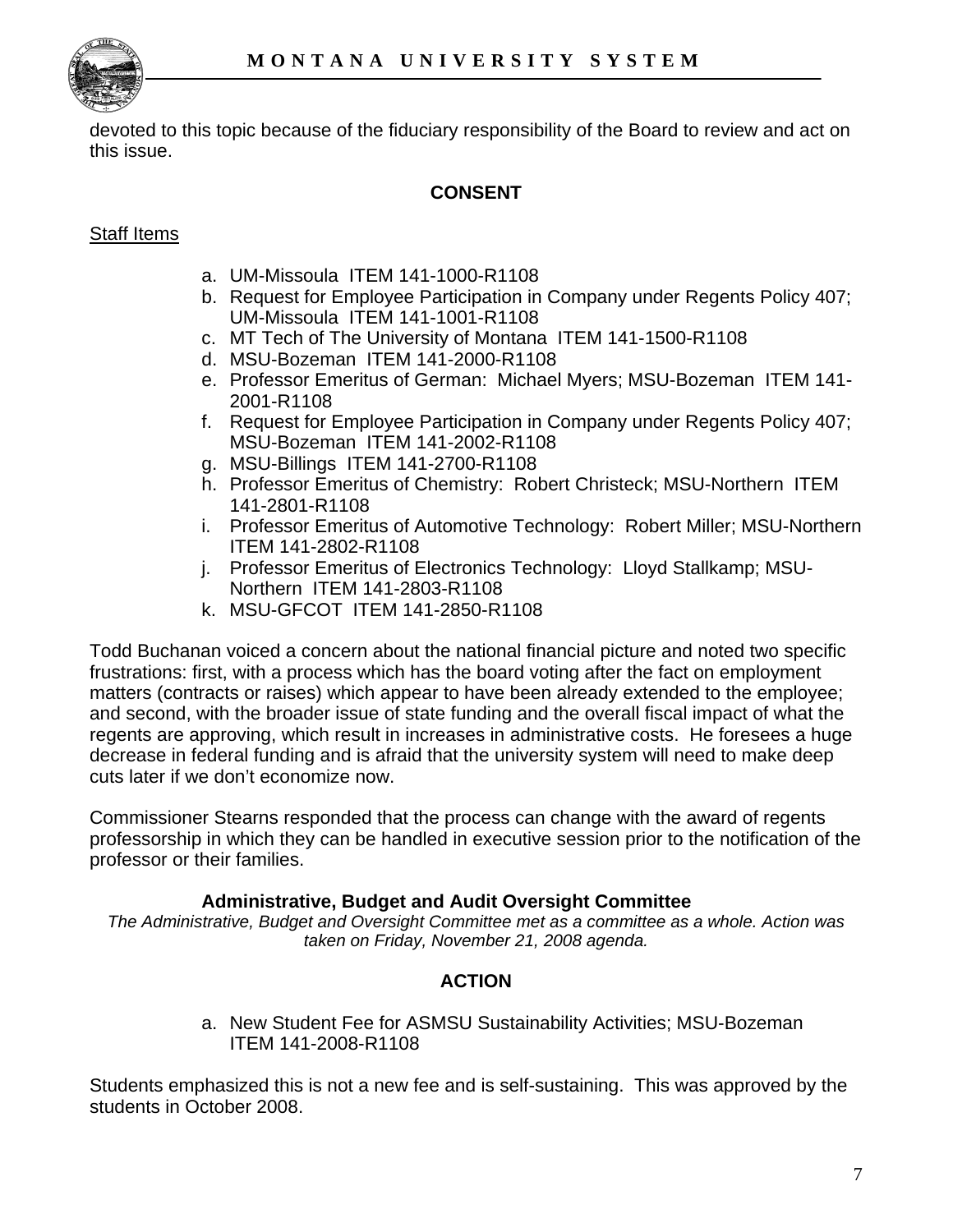

b. Change LRBP Authority Only Project Requests; UM-Missoula ITEM 141 1004-R1108

President George Dennison explained that UM-Missoula would like to request an addition \$2 million in spending authority for the planning of the building project. They will come back to the regents with the plan in two years.

Regent Barrett stated he does not believe the item stated what Dennison was saying and didn't give any indication of the change. He also stated concern of the lack of notification time from UM-Missoula on this.

Catherine Swift noted that the regents have the authority to modify an item.

c. Authorization to Request the Montana Legislature to Re-appropriate Funds to Upgrade Existing Campus Buildings; MT Tech of UM ITEM 141-1501- R1108

Chancellor Frank Gilmore explained the item, they have appropriated over \$17.4 Million for this building thus far over a period of two legislative sessions. This request is to include this request to go forth to the legislature to reappropriate the balance for beginning the renovation of the old Petroleum Building.

Mr. Robinson clarified that the old petroleum building was on the regents' priority list, but was not on the top of the priority list.

## **DISCUSSION**

a. 2011 Biennium Budget Discussion

Associate Commissioner Mick Robinson explained the current budget process. Although the specifics are not available at this time, the Governor's budget currently includes: funding for the WICHE and WWAMI slots; full funding for the Governor's Scholarship Program; base funding has been moved forward; and has increases in the health benefits portion in the pay plan. He clarified that the MUS does not have \$35 Million in new funding, but rather \$11.5 Million. The state funds forty-three percent of the university system costs and what is not funded in the executive budget will need to be funded by tuition or spending reductions.

Governor's Budget Director David Ewer said the revenue estimates now are significantly lower than originally projected due to the state of the economy. Regarding possible tuition increases, he urged the Board of Regents to do the best they can with what they have. He asked for careful deliberation and consideration to keep tuition affordable. Mr. Ewer noted that pay plan increases will be modest.

Regent Hamilton stated the need to develop a responsible base that would go forward. She voiced concern about the effect of lower state funding and resulting tuition increases will have on students. She stated that the students have been marginally funded.

President Dennison responded that during the time he has been here, enrollment has increased in the two-year institutions, and the costs have also increased tremendously. He said the state should assume the larger share in the cost of educating students.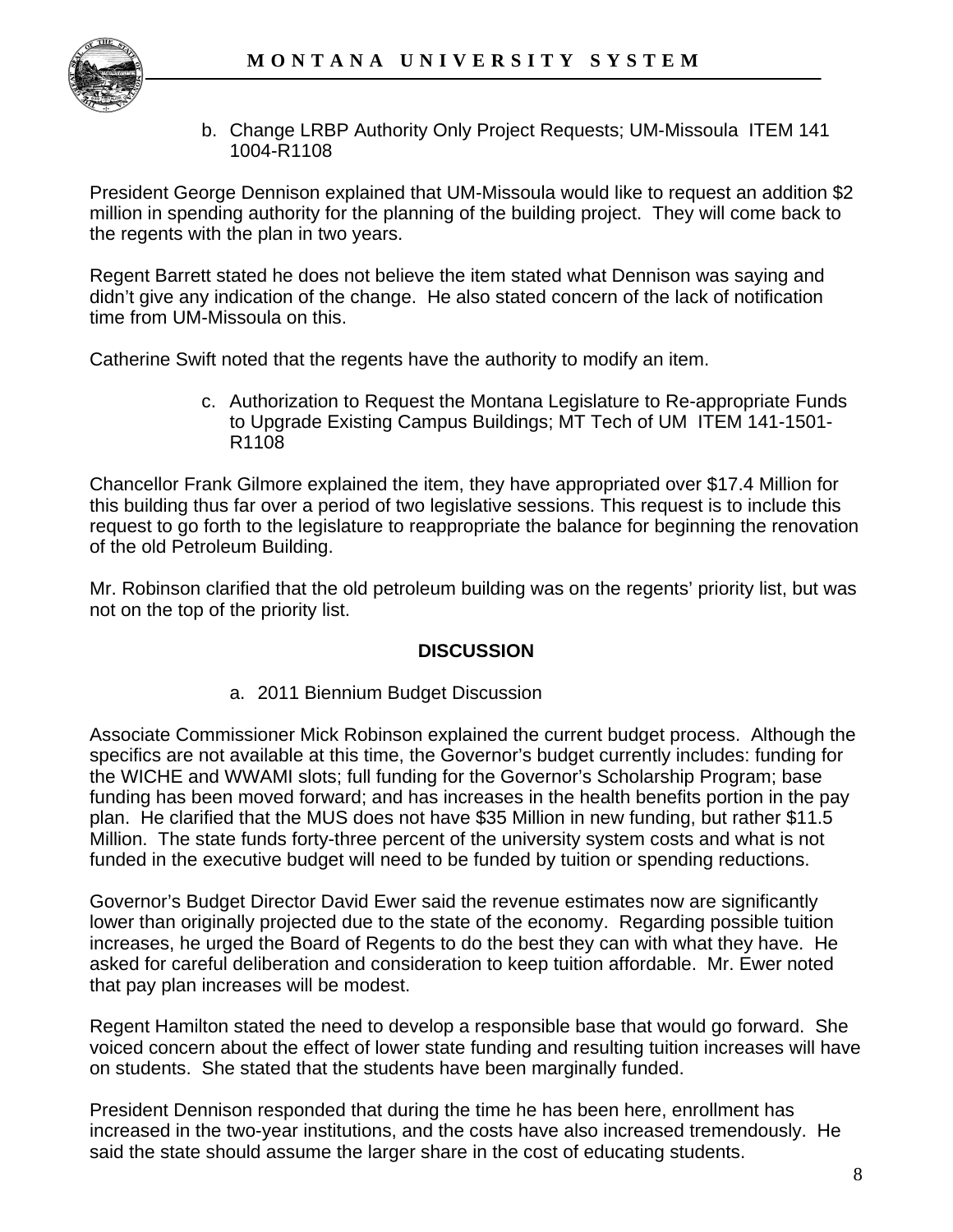

Mr. Robinson told the group that to the extent of the discussions with the budget office so far, the projected funding level will require a tuition increase just to maintain the current level of services.

## **INFORMATION**

a. Audit: MSU-Billings Foundation June 30, 2008 – Unqualified Opinion

Associate Commissioner Robinson said every time an unqualified audit opinion is received, they bring it to the regents as an informational item.

- b. Updated Campus Metrics
- c. UM-COT Facility; UM-Missoula R. Duringer and M. Headley

Vice President Bob Duringer and Mark Headley gave a presentation on the UM South Campus College of Technology Building, which is the first building slated to be built on the south campus. They explained the south campus master plan.

d. Annual Report – Recipients of Governor's Scholarship; OCHE

A summary of the report was distributed to the board members.

## **CONSENT**

a. Authorization to Modify ITEM 141-1901-R0708 – Accept the Donation of Real Property; UM-HCOT ITEM 141-1901-R1108

This item is to authorize the University of Montana-Helena College of Technology (UMH), to accept the donation of Lot 8 of Block 43 of the Broadwater's Second Addition to the City of Helena in place of the previously approved Lot 7 of Block 43 of the Broadwater's Second Addition to the City of Helena of from the Salvation Army, a California non-profit corporation.

> b. Policy Changes to Governor's Scholarship; OCHE ITEM 141-102- R1108

The Montana Guaranteed Student Loan Program (MGSLP) and the Governor's Scholarship Advisory Council are recommending 4 administrative changes to Board Policy 501.3. The first 3 changes are housekeeping in nature and better clarify the intent of the Council. The first change clarifies the relationship between the MUS Honor Scholarship and a Governor's Scholarship; the second change makes it clear a merit student must complete, not just take, 24 credits or more each year; and the third change eliminates the date for an extension request. The final change improves the administrative process for re-awarding reverted scholarships.

> c. Appointments to Student Loan Advisory Council; OCHE ITEM 141-103- R1108

The Board of Regents of Higher Education appointed the following nominees to three year terms beginning January 1, 2009 and ending December 31st, 2011, to the Student Loan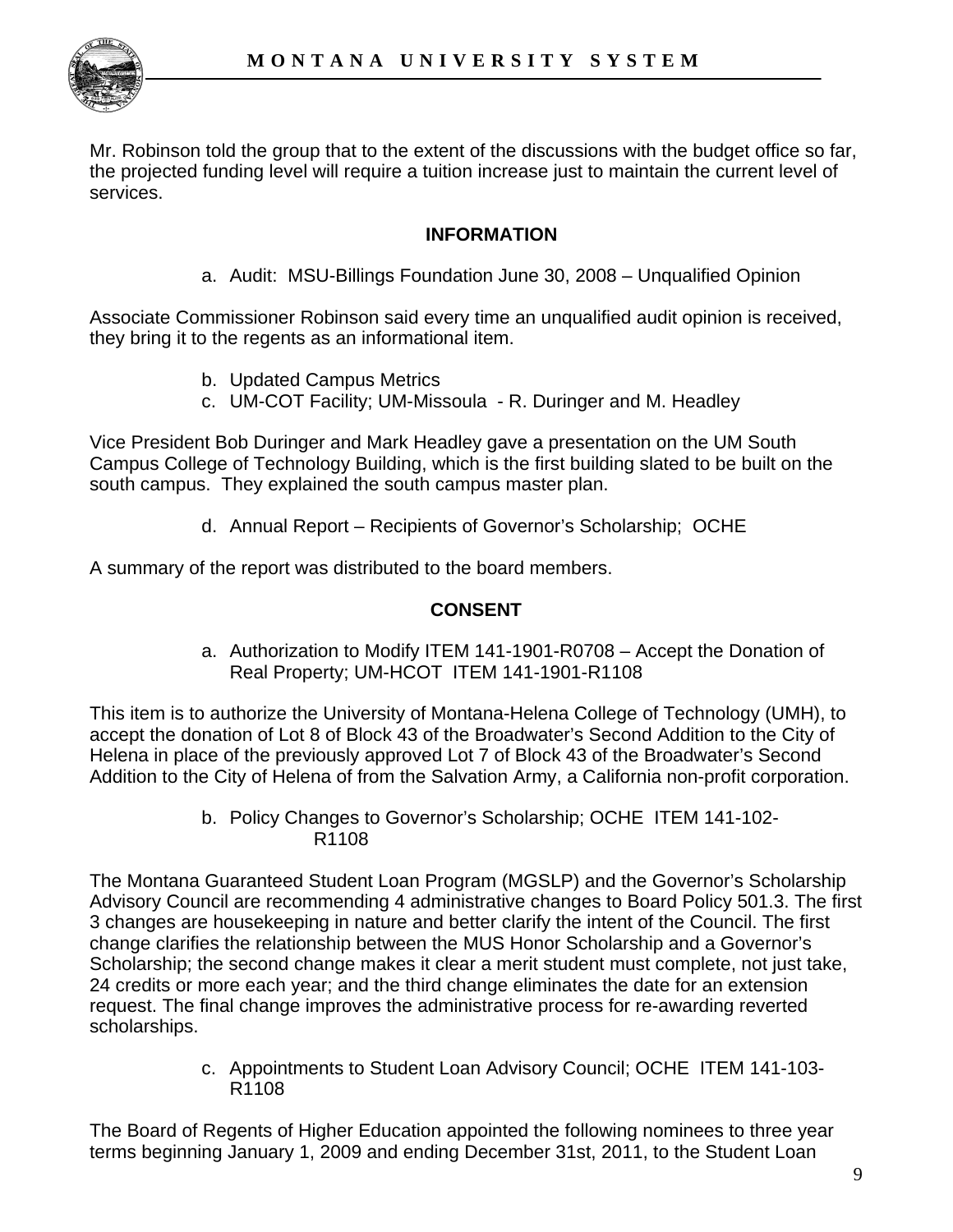

Advisory Council: Mick Hanson, Director of Financial Aid for the University of Montana; Brandi Payne, Director of Financial Aid for the Montana State University of Bozeman; Rosie Jamison, Market Manager for U.S. Bank – Student Banking Division; and Bob Cerkovnik, Senior Vice President at First Interstate Bank.

## **Friday, November 21, 2008**

The Board Reconvened at 8:30 AM.

#### **Academic and Student Affairs Committee**

*The Academic and Student Affairs Committee met as a committee as a whole and took action.* 

#### **ACTION**

#### New proposed Board of Regents' Policy 324.1 – High School Student Identification Number OCHE ITEM 141-101-R1108

Tyler Trevor explained this is a critical step to be taken in the data streams with the capability of tracking students from the K-12 system. It is critical that the MUS follow students with the unique identifier. This is the policy that requires the university system to begin collecting the identification numbers. The MSU is currently looking at the capacity to house the numbers. This initial step has been reviewed with campus academic officers.

Regent Hamilton moved approval of ITEM 141-101-R1108. Motion passed 7-0.

#### Level II Items

- a. Master of Arts in Art History, MSU Bozeman ITEM 140-2005-R0908
- b. Bachelor of Science in Sustainable Food and Bioenergy Systems, MSU-Bozeman ITEM 140-2006-R0908

Provost Dooley said this program is designed to work with their current size of faculty and will admit between four to five students per year. The total enrollment will be a maximum of eight to ten students per year, which is appropriate due to the intense level of interaction needed between students and faculty. This was created by merging student interest with the national need to create degrees in sustainable program areas.

Regent Hamilton moved approval of items a & b. Motion approved 7-0.

#### **INFORMATION**

 a. Report on project; Partnering for Student Success: A Retention Plan for the University of Montana –INFORMATION ITEM

Provost Engstrom explained the strong focus on student retention in the collaborative discussions, which involved faculty as well as staff. The goal of UM is to improve student success and for UM to reach the top quartile of public institutions. The report focused on six key issues: preparing K-12 students; transitioning to college; integrating the early college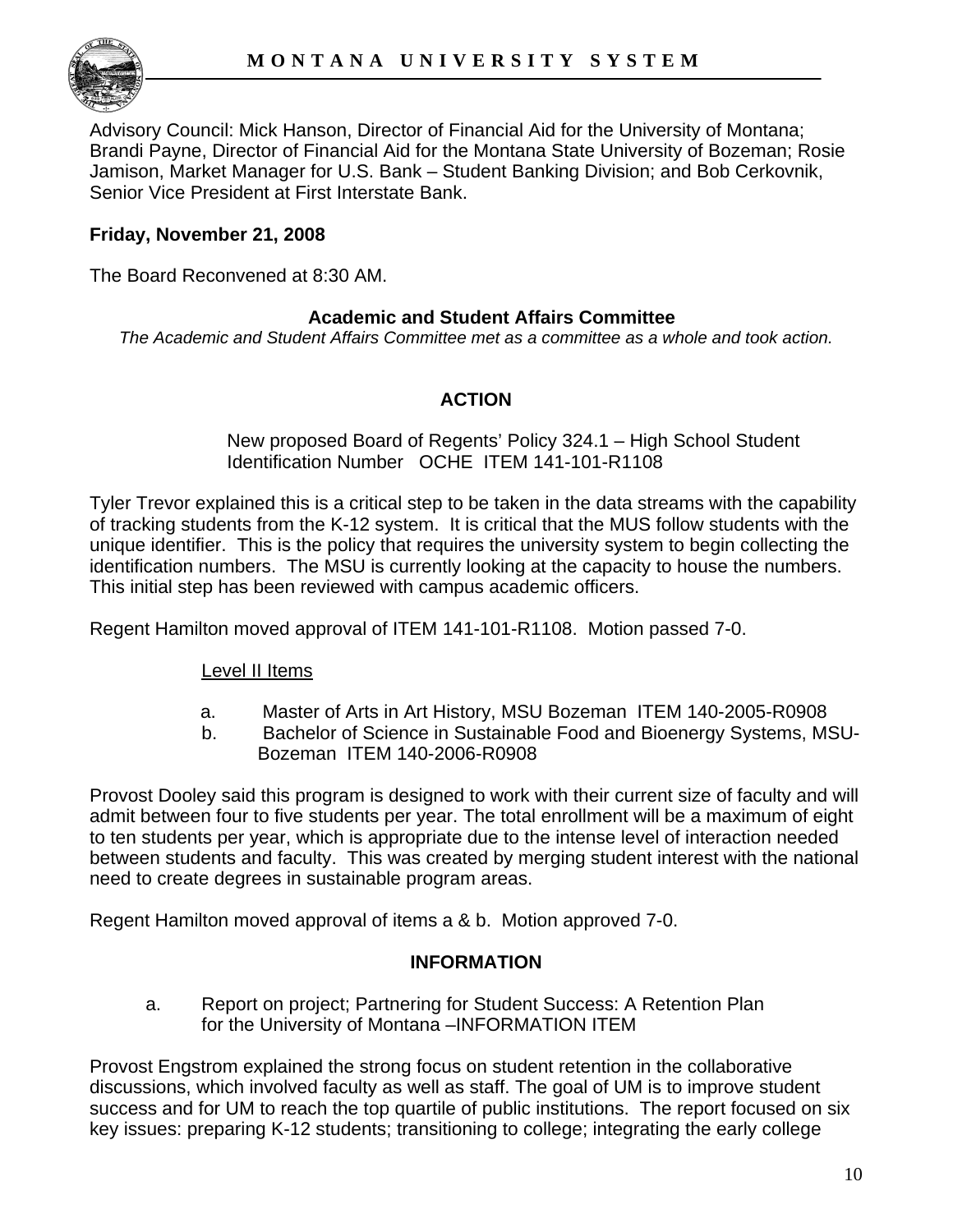

curriculum; engaging students; strengthening student support; and emphasizing faculty & staff development. They are currently in the implementation phase of this project.

President Dennison clarified that if the students in that program can not complete the program in the designated number of years, then UM covers their tuition in the final portion.

Regent Hamilton asked if they have gathered the information on why some of the students do not complete the programs in four years.

Provost Royce Engstrom responded the reasons fall into 3 categories– financial difficulties, social difficulties, and academic difficulties.

Steve Meloy, Executive Director of Board of Public Education, noted that school counselors are eager to participate and requested consideration of including the involvement of school counselors in this.

Deputy Commissioner Moore explained the result of the internal reviews which have been reviewed by the campuses. She said the review of academic programs is guided by Board of Regent Policy 303.3. Each campus reviews all of its programs at least once every seven years. The results of these internal reviews are presented at the November meeting. It is clear that each campus takes this responsibility seriously – especially as resources are limited.

b. Program Reviews ~ Division of Biological Sciences, Economics - UM-Missoula INFORMATION ITEM

External reviewers contributed to the thorough appraisal of the Division of Biological Sciences. As a result, some programs will be combined, some will be eliminated, and others will be renamed. The campus will advance Level I and Level II proposals for these changes as appropriate.

The review process for the Bachelor of Arts and Master of Arts in Economics also utilized external reviewers. The decision concerning the future of both programs is to retain them as they are.

c. Program Reviews ~ Nursing, Pharmacy Technology, Surgical Technology - UM Missoula COT INFORMATION ITEM

Three programs were reviewed – Nursing (AAS in Practical Nursing and AS in Registered Nursing), Pharmacy Technology, and Surgical Technology. All programs are doing well and will be retained.

d. Program Reviews ~ Department of Cell Biology and Neuroscience, Department of Microbiology, Department of Health and Human Development, Global Studies Minor, School of Architecture - MSU Bozeman INFORMATION ITEM

MSU elected to combine the review of the Department of Cell biology and Neuroscience and the Department of Microbiology into a single review and made use of external reviewers. The review decision is to retain these programs.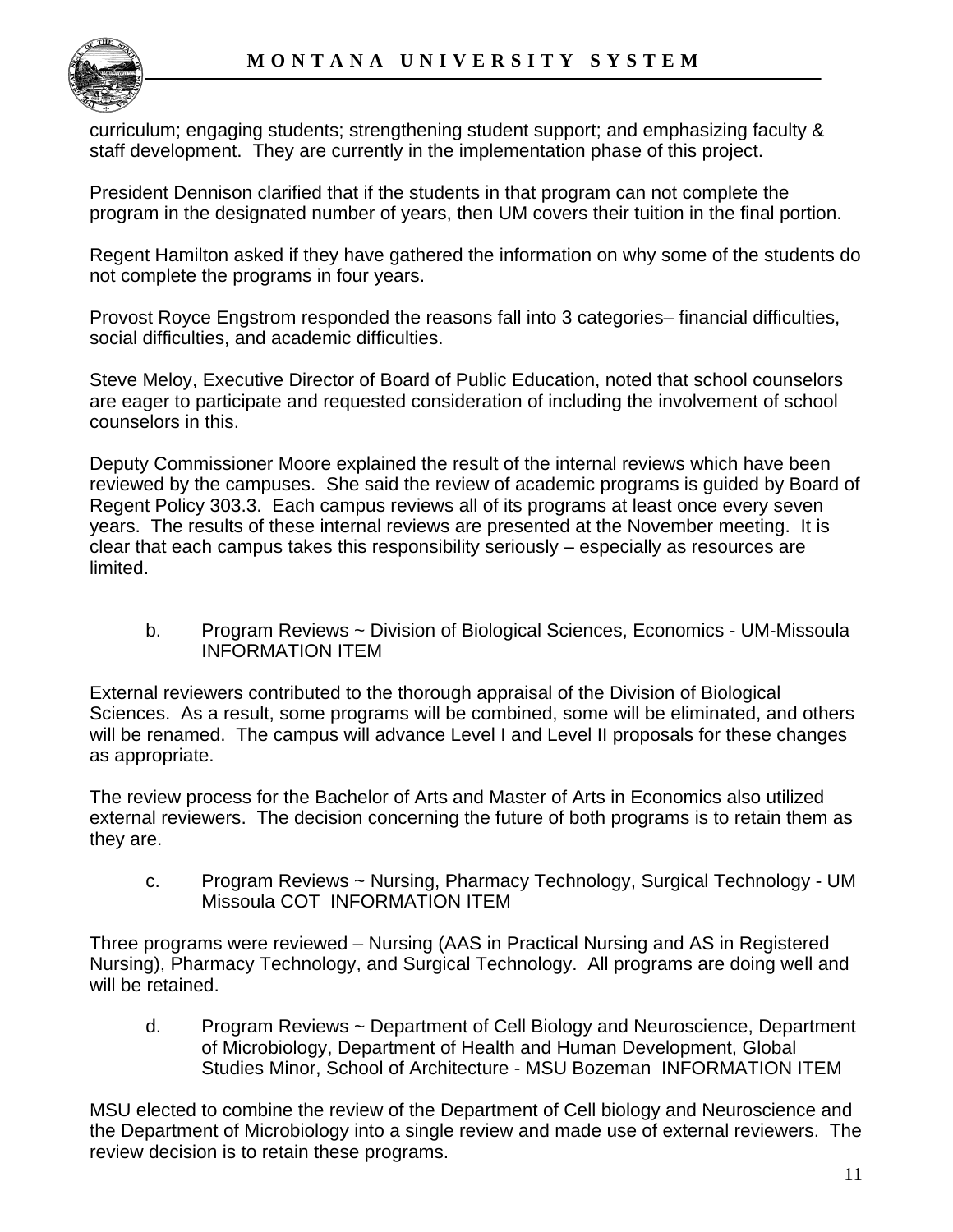

In 2007, the Department of Health and Human Development had a total of 565 undergraduate students and 82 graduate (MS) students. Based on internal review that noted steady growth in enrollment over the last five years and thorough departmental strategic planning efforts, the decision is to retain these programs.

The review of the Global Studies Minor resulted in a recommendation to retain the program with minor adjustments to make it better fit students' needs.

The Bachelor of Arts in Environmental Design and the Master of Architecture are to be retained. The School of Architecture was formally granted a six-year term of accreditation from the National Architectural Accrediting Board in July 2008.

e. Program Reviews ~ Associate of Science Degree, Emergency Medical Services Paramedic: Associate of Applied Science, Fire and Rescue Technology: Associate of Applied Science, Interior Design: Associate of Applied Science, Medical Billing Specialist: Certificate of Applied Science – MSU Great Falls COT INFORMATION ITEM

Five programs were reviewed – the AS Degree, EMS Paramedic – AAS, Fire & Rescue Technology – AAS, Interior Design – AAS, and Medical Billing Specialist – Certificate of Applied Science. All programs are to be retained, but the Fire and rescue Technology Program is to be reviewed again in three years in order to track progress of recent significant changes.

f. Program Reviews ~ Health Promotion, Bachelor of Science; Civil Engineering Technology, Bachelor of Science; Civil Engineering Technology, Associate of Applied Science; Civil Engineering Technology, minor Industrial Technology (Teaching), Bachelor of Science; Industrial Technology (Non-Teaching), Bachelor of Science; Biology - MSU-Northern INFORMATION ITEM

Seven programs were reviewed – Health Promotion (BS), Civil Engineering Technology (BS,AAS, and minor), the BS in Industrial Technology (teaching and non-teaching), and the BS in Biology. All programs are to be retained, but enrollments are to be monitored closely, and targeted marketing efforts will be implemented and impacts assessed. The Industrial Technology degree has been tasked to consolidate courses into a focused core.

g. Northwest Commission on Colleges and Universities (NWCCU) Accreditation Site Visit to MSU-Billings. October 13-15, 2008

Chancellor Sexton will prepare a response to the accreditation report and will make a step-by-step action plan.

h. NWCCU Focused Interim visit to Miles Community College, October 23, 2008

President Hicswa reported that MCC has implemented response to the two issues.

i. Distance Learning Campus Collaboration (MSU & MSU Billings)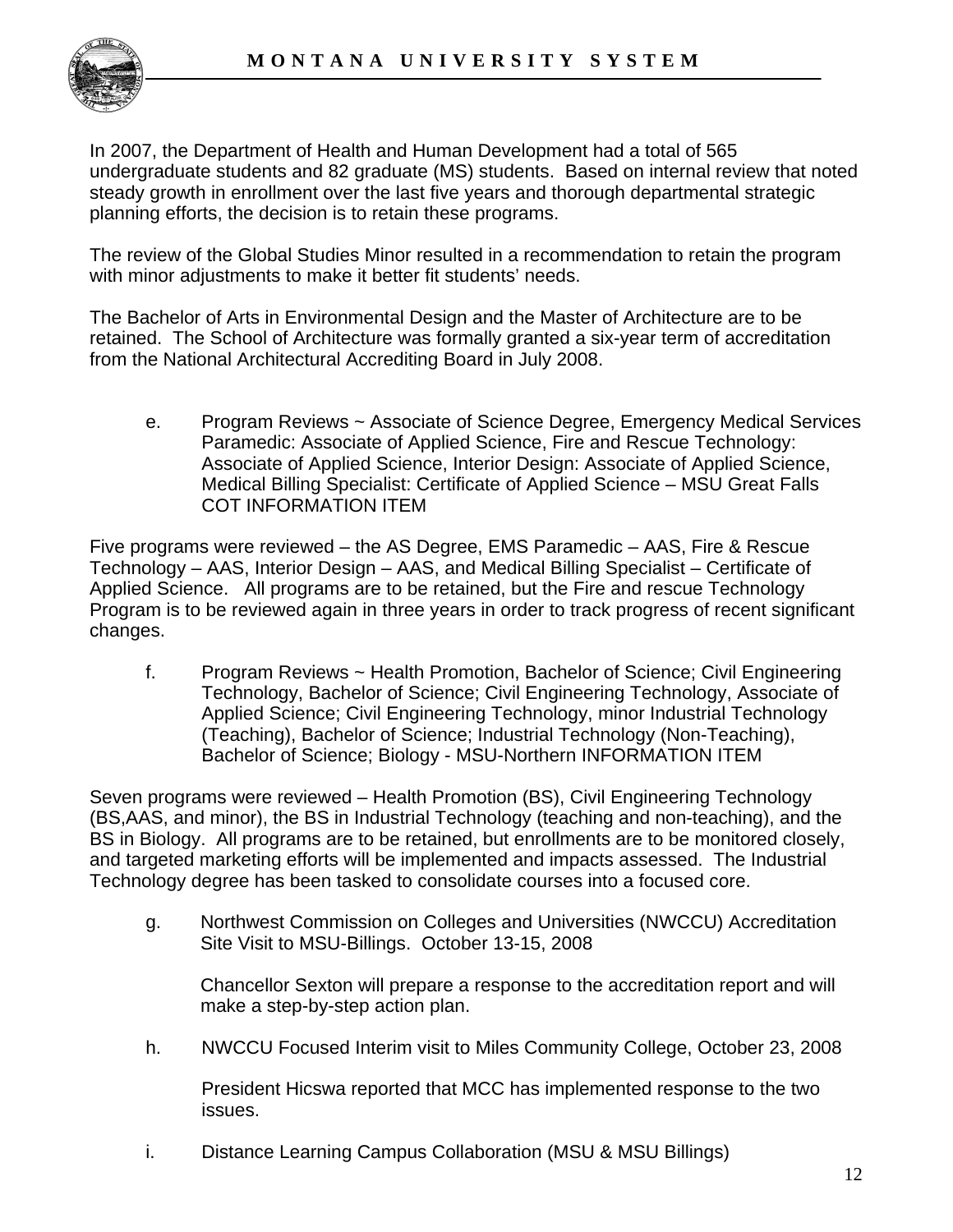

Tom Gibson, Director of Distance Learning, OCHE, explained the efficiencies used to better serve the students. The collaborative process was used to make distance learning seamless and more affordable to students. This allows students to begin an engineering degree from MSU-Bozeman at MSU-Billings. Prior to this, the students had to take extra time to complete their degrees if they transferred to MSU-Bozeman. This allows a two-year transfer student to transfer to Bozeman seamlessly. Dr. Gibson noted that the students will be taking these courses from MSU-Bozeman, but at the Billings COT rate. This is very competitive in-state, but not as competitive for out-of-state students.

j. Transferability Progress Report

Deputy Commissioner Moe presented the faculty learning outcomes councils, which included: disciplines, prefixes and council leader contact information. A Transferability Initiative newsletter has also been created.

Regent Pease asked what kind of report they consider making to the legislature. Dr. Moe responded that there will be at least twelve disciplines completed and possibly more. This makes the pathway from high school to college more seamless and easily understood. The process and examples will be demonstrated to the legislative Joint Appropriations Subcommittee.

k. College Portrait Report

Deputy Commissioner Moore said participation has been voluntary and that it is a transparency issue. This allows students and parents to have a trustworthy source. UM-Missoula, MSU-Bozeman and MSU-Billings are already participating in this.

Commissioner Stearns said the rest of the campuses will all be participating in this in the near future. Most accredited colleges throughout the country are gradually being added to this.

President Dennison said this was developed for four year schools and does not know yet if two-year institutions will be included at some future time or not.

## **CONSENT**

Level I Memorandum CONSENT ITEM

Regent Barrett moved approval of Level I Memorandum. Motion passed 7-0.

## **Committee Report: Staff and Compensation Committee**

## **ACTION**

Commissioner Stearns explained the Regents Professorship and the importance of it. This is a promotion to a category rarely awarded to a full professor. This is a professor that is recognized nationally and internationally and is a moment of celebration and recognition.

a. Regents Professor; Jakki J. Mohr, UM-Missoula ITEM 141-1003-R1108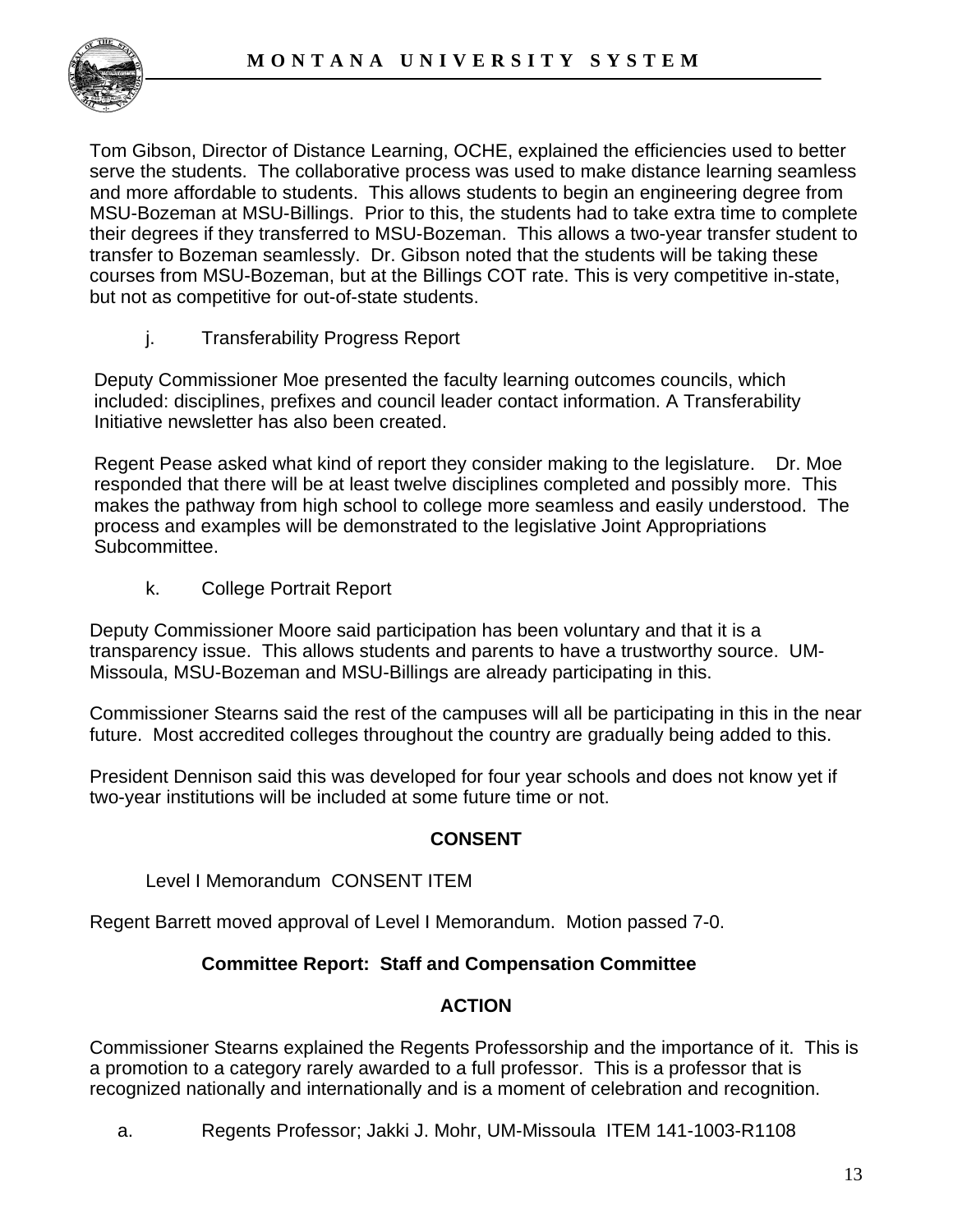

Provost Engstrom introduced Professor Jakki Mohr as a professor who excels in both teaching and research, has earned UM's highest award from students, been professor of the year and whose textbook is used nationally

b. Regents Professor; Brett L. Walker, MSU-Bozeman ITEM 141-2007-R1108

Provost Dooley introduced Professor Brett Walker. He has high levels of achievement and has received recognition nationally and internationally in Japanese history and culture. Professor Walker has provided outstanding leadership as chair of the history teachers.

Regent Christian made motion to approve items a & b. Motion passed 7-0.

## **INFORMATION**

Discussion of MUS Optional Retirement Program and general employee retirement issues – Mick Robinson and Kevin McRae, OCHE

# **CONSENT**

#### Staff Items

- a. UM-Missoula ITEM 141-1000-R1108
- b. Request for Employee Participation in Company under Regents Policy 407; UM-Missoula ITEM 141-1001-R1108
- c. MT Tech of The University of Montana ITEM 141-1500-R1108
- d. MSU-Bozeman ITEM 141-2000-R1108
- e. Professor Emeritus of German: Michael Myers; MSU-Bozeman ITEM 141-2001- R1108
- f. Request for Employee Participation in Company under Regents Policy 407; MSU-Bozeman ITEM 141-2002-R1108
- g. MSU-Billings ITEM 141-2700-R1108
- h. Professor Emeritus of Chemistry: Robert Christeck; MSU-Northern ITEM 141-2801- R1108
- i. Professor Emeritus of Automotive Technology: Robert Miller; MSU-Northern ITEM 141-2802-R1108
- j. Professor Emeritus of Electronics Technology: Lloyd Stallkamp; MSU-Northern ITEM 141-2803-R1108
- k. MSU-GFCOT ITEM 141-2850-R1108

Regent Barrett moved approval of Items b & f. Motion passed 7-0.

Regent Hamilton moved approval of Items e, h, I, and j. Motion passed 7-0.

Regent Barrett moved approval of Items a, c, d, g, and k. Motion passed 5-2, with Regents Taylor and Buchanan voting no.

Kindergarten to College

• Dual Enrollment and Class 8 Licensure Issues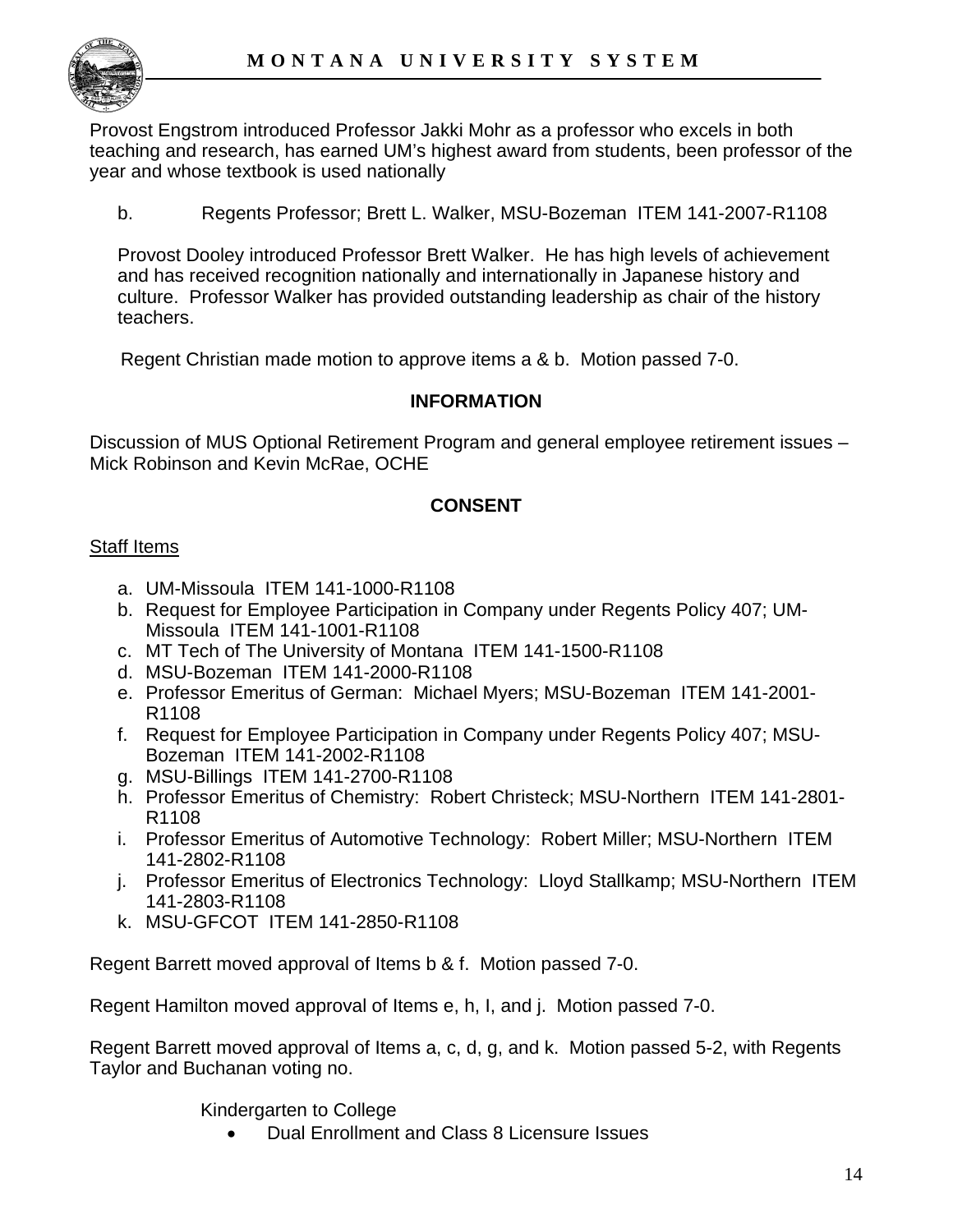

Tom Gibson stated the MUS continues to work with OPI on Class 8 licensure in the accrediting and licensing of faculty in an expeditious manner.

Director Steve Meloy said the distance learning and postsecondary dual credit license was assigned to the Board of Public Education and the new rule will be enforced beginning fall of 2009. It is now at the Office of Public Instruction with implementation responsibilities. He stated we need to do what is right for students.

• College Readiness

The purpose is to provide a high level overview of college-readiness of Montana High School Students. Montana students scored above national averages on SAT and ACT tests in 2008.

Sample questions:

- 1. Montana's averages look good, then why do approx one-third of entering freshmen require some form of remediation;
- 2. Why do so many high school students take the MUSWA when ACT and SAT now offer writing assessments;
- 3. How does Montana's college continuation rate compare to the percent of students taking admission exams; and
- 4. How do other states leverage entrance exams to increase college participation rates and preparation?

Regent Pease suggested taking this list of questions to the K-College workgroup meeting.

President Dennison stated there are one time only funds in a UM budget initiative to work with ten to twelve school districts to find out what kinds of programs and assessments are used throughout the public K-12 schools. They look at how the course taking patterns of high school students match up with how the students do when they get into college. He stressed the importance of working together on the outcome assessments.

The regents agreed to refer the list of questions to the K-College committee.

• Electronic Transcript Pilot Project

Tyler Trevor said this is to implement an electronic transcript program that would go from kindergarten through higher education on a state-wide basis. This would allow for a seamless transfer of transcripts from K-12 to the university system in addition to going from university to university. This can also provide data that could answer questions such as what kind of course work best prepares students for college. The three phases involved include: Phase 1: data entry; Phase 2: moving that data around from school to school; and Phase 3: addresses questions such as math readiness. He said OCHE wants to determine a set of recommendations of what the MUS is concerned about, what the cost is, and what benefits would be. They will begin entering data in December 2008.

• Distance Education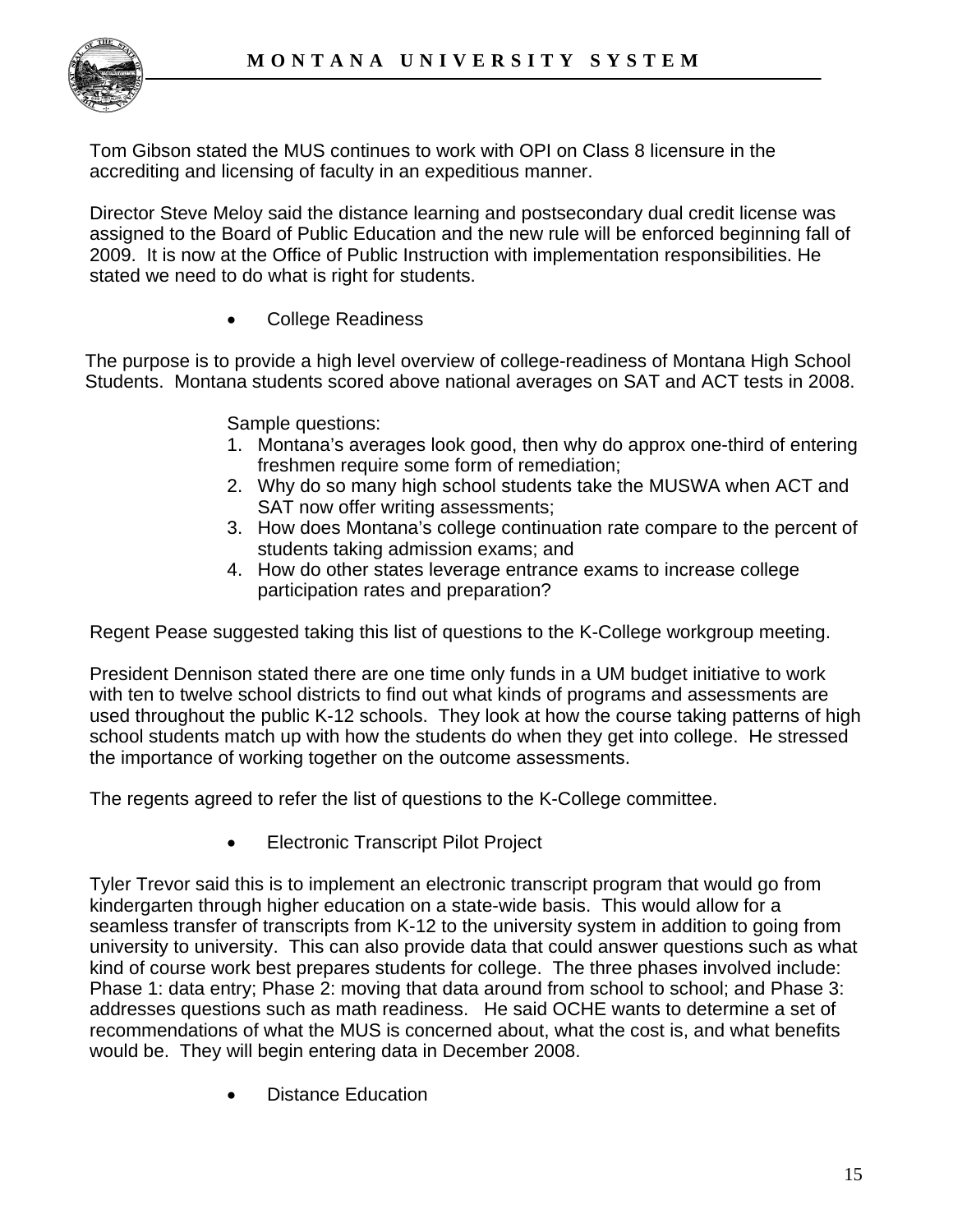

Tom Gibson gave an update of the continuing growth of distance education, including increases in academic programs and courses.

• Indian Education for All

Deputy Commissioner Moore gave the history of the Board of Regents support, including the American Indian tuition waiver; the Indian Education For All work group; and the focused plan in 2006.

• Recognition of Superintendent of Public Instruction, Linda McCulloch

Commissioner Stearns introduced Superintendent of Public Instruction–elect, Denise Juneau, and the board commended outgoing Superintendent of Public Instruction, Linda McCulloch.

# **COMMITTEE REPORTS, DISCUSSION & ACTION**

#### **Committee Report: Administrative, Budget and Audit Oversight Committee**

## **ACTION**

a. New Student Fee for ASMSU Sustainability Activities; MSU-Bozeman ITEM 141-2008-R1108 Attachment

Regent Hamilton urged caution to the students that when they bring these fees forward, this is a reminder that this is an ongoing fee that will come at a cost for future years as well. She supported the project, but raised concerns of the fee.

Regent Christian moved approval of item a. Motion passed 7-0.

b. Change LRBP Authority Only Project Requests; UM-Missoula ITEM 141 1004-R1108.

Regent Christian moved approval of item b. Motion passed 7-0.

c. Authorization to Request the Montana Legislature to Re-appropriate Funds to Upgrade Existing Campus Buildings; MT Tech of UM ITEM 141-1501- R1108

Chancellor Gilmore explained this request is to ask legislature to reappropriate the balance at the completion of the building, which is expected to be approximately \$2 Million.

Regent Christian moved approval of item c. Motion passed 7-0.

#### **DISCUSSION**

a. 2011 Biennium Budget Discussion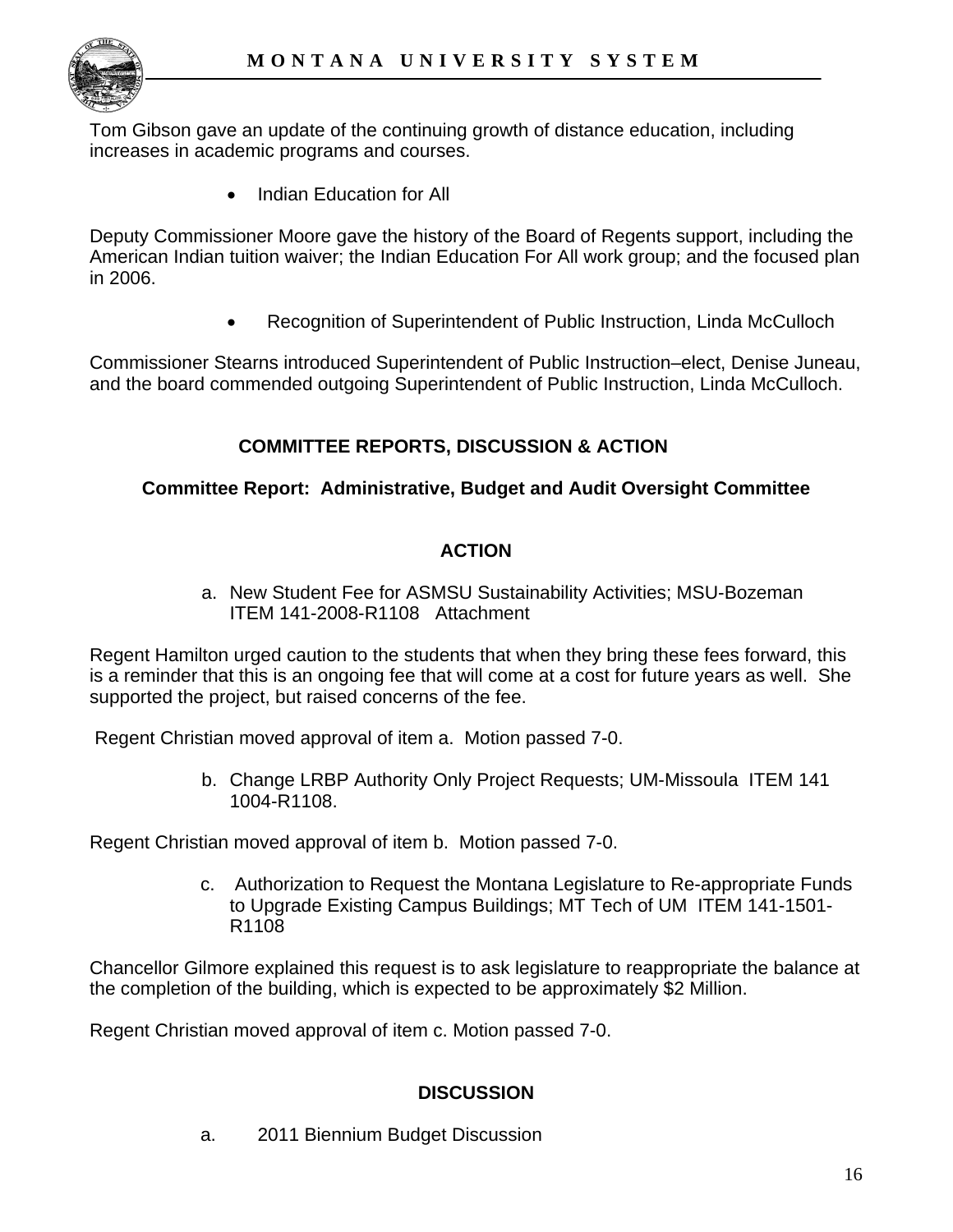

## **INFORMATION**

- a. Audit: MSU-Billings Foundation June 30, 2008 Unqualified Opinion
- b. Updated Campus Metrics
- c. UM-COT Facility; UM-Missoula R. Duringer and M. Headley
- d. Annual Report Recipients of Governor's Scholarship; OCHE

## **CONSENT**

- a. Authorization to Modify ITEM 141-1901-R0708 Accept the Donation of Real Property; UM-HCOT ITEM 141-1901-R1108
- b. Policy Changes to Governor's Scholarship; OCHE ITEM 141-102- R1108
- c. Appointments to Student Loan Advisory Council; OCHE ITEM 141- 103-R1108

Regent Christian moved approval of consent agenda. Motion passed 7-0.

a. Higher Education Opportunity Act – Mick Hanson

Mick Hanson, Director of Financial Aid, UM-Missoula, updated the regents on the passage of the Higher Education Opportunity Act. Pell grant disbursements are 20% higher than this time last year. He stated they expect a \$5-6 Million increase in financial aid for students attending UM-Missoula for next academic year. Ninety percent of public tuition and fees are covered by Pell Grants compared to 80% last year. He noted that no one should ever feel, regardless of how poor their parents are, that they can't go on to higher education. The country needs to provide access to all who want to attend higher education. Students must be at least half-time students in order to qualify for most financial aid.

Commissioner Stearns asked Mr. Hanson asked if this is good that the amount has been increased. On one hand, it is good, but on the other hand, it means students will be graduating with more debt incurred. Mr. Hanson replied that increased access is good as we know students can earn more with a degree.

b. Montana Student Loan Update – Jim Stipcich

Jim Stipcich, SAF, gave an update on student loans. All Montana federal student loans are being met this year. Private loans have been quite successful, Mr. Stipcich noted, although they have found the cost of the private loans have increased. The United States Department of Education has implemented a "Purchase" program for academic year 2007-09 loans and a "participation" program for academic year 2008-09 loans to ensure access to Federal Family Education Loan Program (FFELP) loans. Additionally, MHESAC can sell loans to the Secretary of Education or other programs in order to ensure availability of loans. The interest rates for student loans have now stabilized. He noted that liquidity is not generally available for new financings overall. Mr. Stipcich will update the regents as information becomes available regarding the availability of student loan programs beyond academic year 2009- 2010.